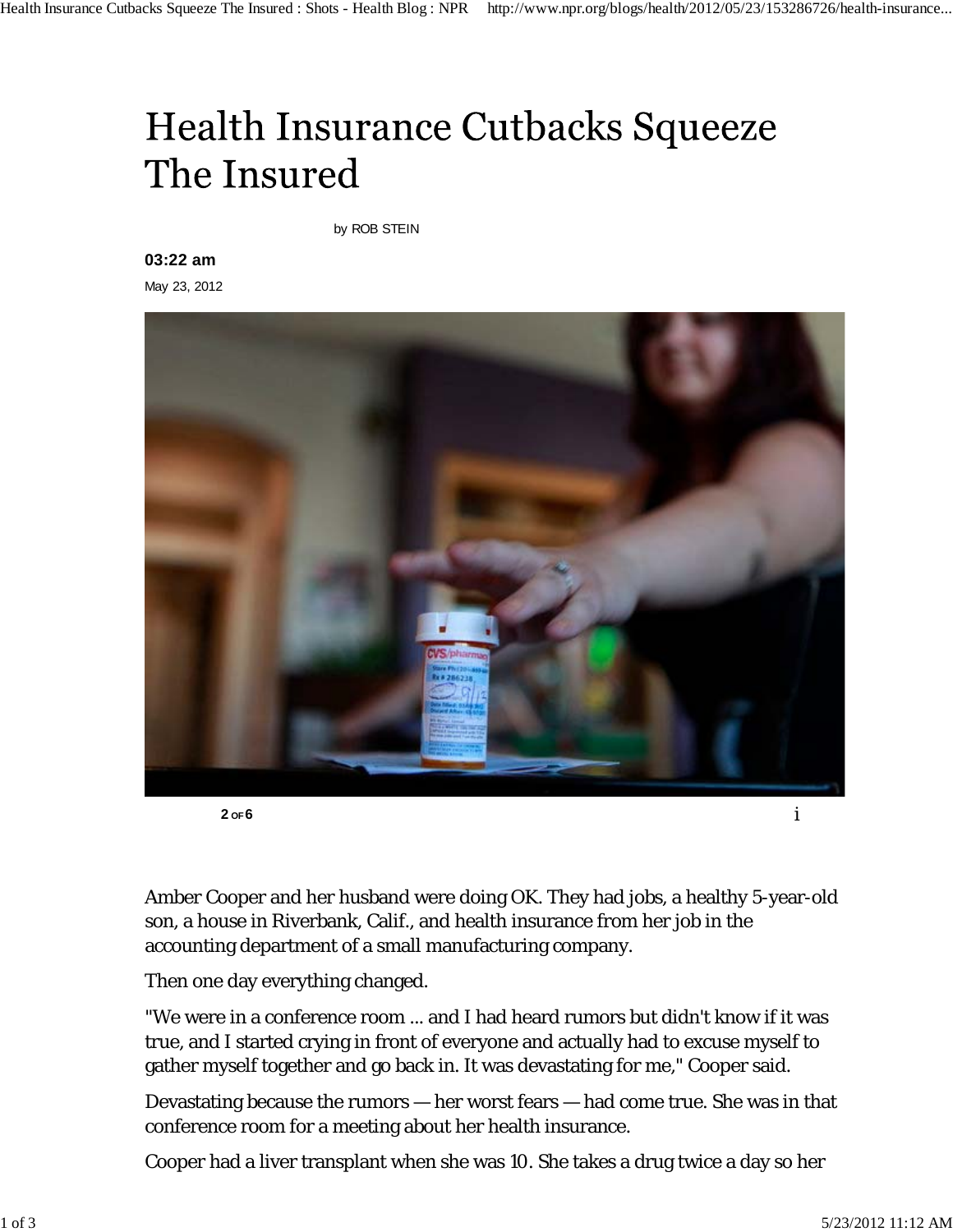body won't reject her liver.

"Every year my company changes the insurance. And instead of giving us three different choices for insurance plans, they were changing to one, which was a high-deductible plan with no prescription coverage," she said.

Cooper was stunned. Her anti-rejection medicine costs way more than she could afford on her own — more than \$1,000 a month.

Cooper, 30, started a frantic search for help. Finally, she found the HealthWell Foundation, which was willing to pay for her medication. But she still couldn't afford the \$300 blood test she needs every month to make sure she's not rejecting her liver.

"It is scary because the only way to tell if you're going to go into rejection is by the blood work. Your numbers will be a little bit crazy, and then the doctors will be like, 'OK, you need to get in and we need to check you out and make sure you're OK.' So I really took a risk not getting that blood work done. But I couldn't afford to get it done. I really couldn't," she said.

What happened to Cooper is happening more and more these days.

Health insurance has been changing dramatically "beneath the surface," said Drew Altman, president and CEO of the Kaiser Family Foundation, a private, nonprofit, nonpartisan research group. "In plain language, it's becoming skimpier and skimpier and less and less comprehensive."

Paul Fronstin of the Employee Benefit Research Institute says that is the trend nationally.

"Deductibles have gone up. Copays have gone up. You see cost-sharing for out-ofnetwork services have gone up," Fronstin said. "It seems to have accelerated in the last few years. Health care is just continuing to take a bigger bite out of take-home pay."

So even people with insurance are paying thousands of dollars out of pocket before their insurance kicks in. And even when it does, insurance picks up less than it used to — often a lot less.

More than 1 in 5 Americans had a problem getting insurance to pay for a hospital, doctor or other health care in the past year, according to a new poll by NPR, the Robert Wood Johnson Foundation and the Harvard School of Public Health.

Altman says this comes as many families are struggling to get by.

"This affects not only how people seek health care — they're more reluctant to get it if they can put it off. But it also affects family budgets in a very real way, especially as we're still coming out of recession and families are still crunched by a weak economy," Altman said.

Cooper's family has stopped taking trips, eating out, fixing up their house or spending money on anything else they don't have to. Their son gets by with hand-me-downs, she said.